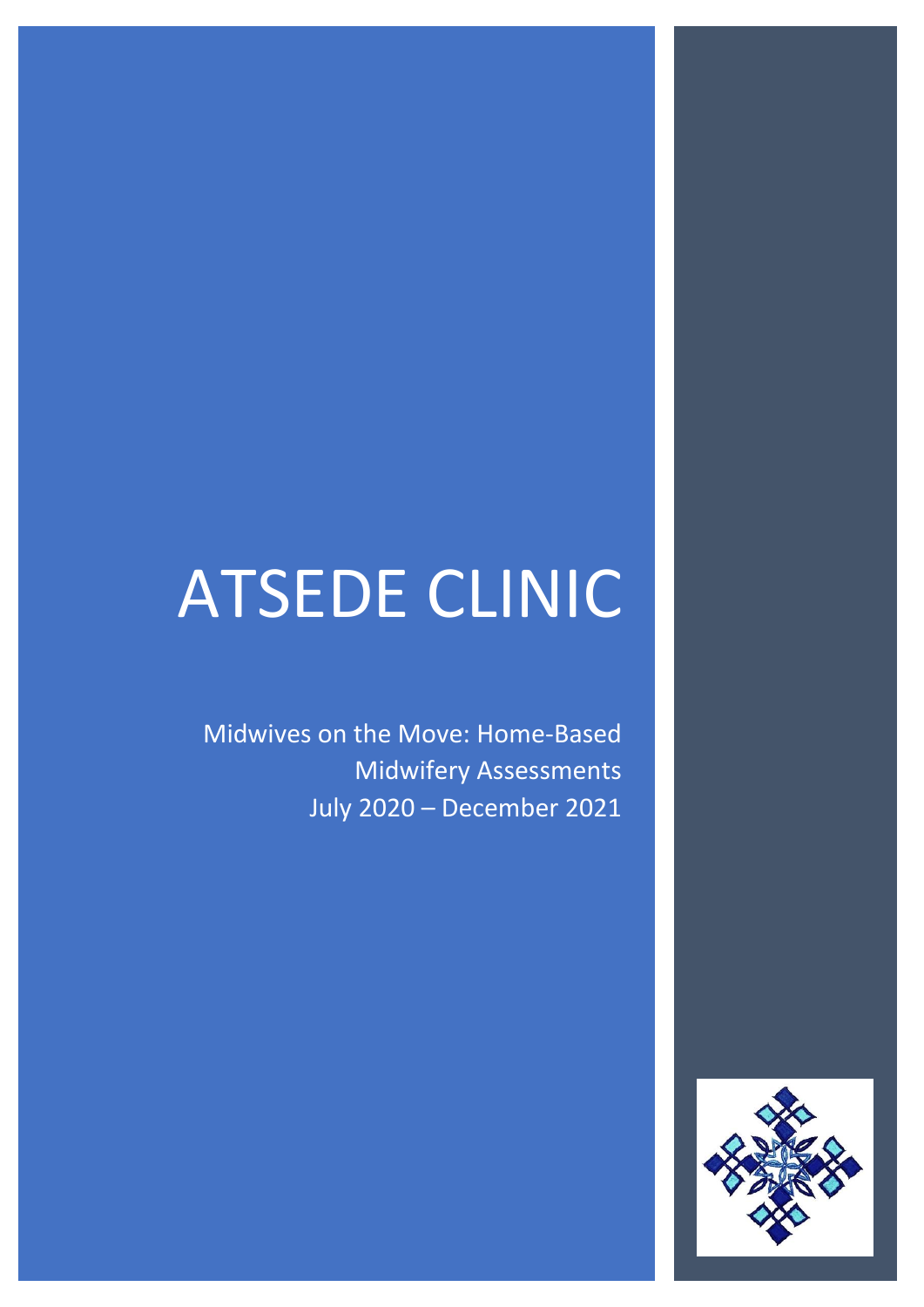## Midwives on the Move

#### Project Aims

This project aims to combat the relatively low attendance at antenatal appointments for women across the Clinic catchment area, particularly in the more rural parts. Whilst it is recommended that women see a midwife four times in their pregnancy, in reality, the actual attendance is far lower. Household and financial pressures, along with the distances between the villages and health facilities, mean women may only have one or two appointments. The key to high quality antenatal care is the regular assessment of the condition of a woman and her baby throughout a pregnancy. Deviations from the woman's own physiological normal is as important an indication of the state of a pregnancy as deviation from the widely accepted normal values. Complications that may result in morbidity or mortality may be missed if a woman is only seen once in her pregnancy, and confidential disclosures are also far less likely to be made without relationships built over time.

The Midwives on the Move provides a means of increasing uptake of antenatal assessments by encouraging women to accept home visits from the Clinic midwives. This will allow midwives to carry out four comprehensive antenatal assessments in the women's own homes, a place where they are comfortable. As well as identifying any physiological challenges, it is also far more likely that psychological difficulties will be disclosed by women.

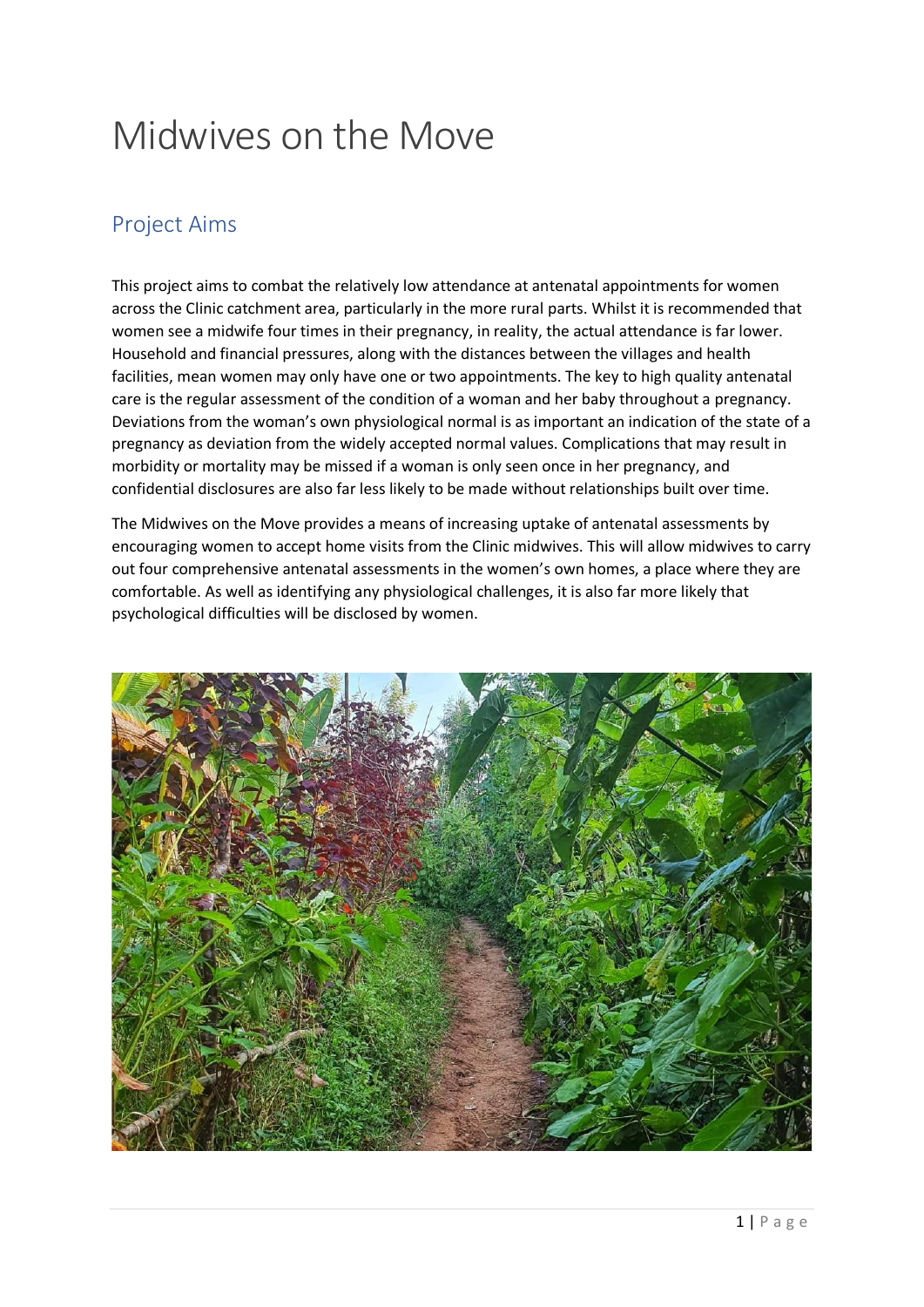#### Attendance

It was initially planned that there would be 120 appointment slots available for women each month, with Clinic midwives working 3 days a week, and visiting 10 women a day. This was the case for the first month, however following discussions with the midwives, it was decided that the care provided could be better if the appointments were spread out over 6 days of the week, just in the morning. The midwives reported that 10 appointments a day, with the considerable travelling time in between houses, left times spent with each women a bit tight. As a result, they had to cancel appointments each day, which is far from ideal.

The Clinic responded accordingly, changing the schedule. With fewer appointments each day, it was also possible to group these more effectively according to geography, so reducing the travelling time for the midwives

An example visitation schedule for one week in the subsequent five months looked like this (\*names changed to protect anonymity):

| <b>Time</b>             | <b>Name</b>                                        |
|-------------------------|----------------------------------------------------|
| $8:00$ am $-8:45$ am    | Kalkidan                                           |
|                         | G3P2, 24/40, US                                    |
| $9:00$ am $-9:45$ am    | <b>Birtukan</b>                                    |
|                         | G1P0, 32/40                                        |
| $10:00$ am $- 10:45$ am | Jamila                                             |
|                         | G6P6, 12/40, initial assessment, bloods, urine, US |
| 11:00 am $-$ 11:45 am   | Aster                                              |
|                         | G3P2, 38/40, US                                    |
| 12:00 noon $-$ 12:45 pm | Akila                                              |
|                         | G7P5, 40/40, US                                    |

In the first six months of this project, numbers of appointments was as follows:

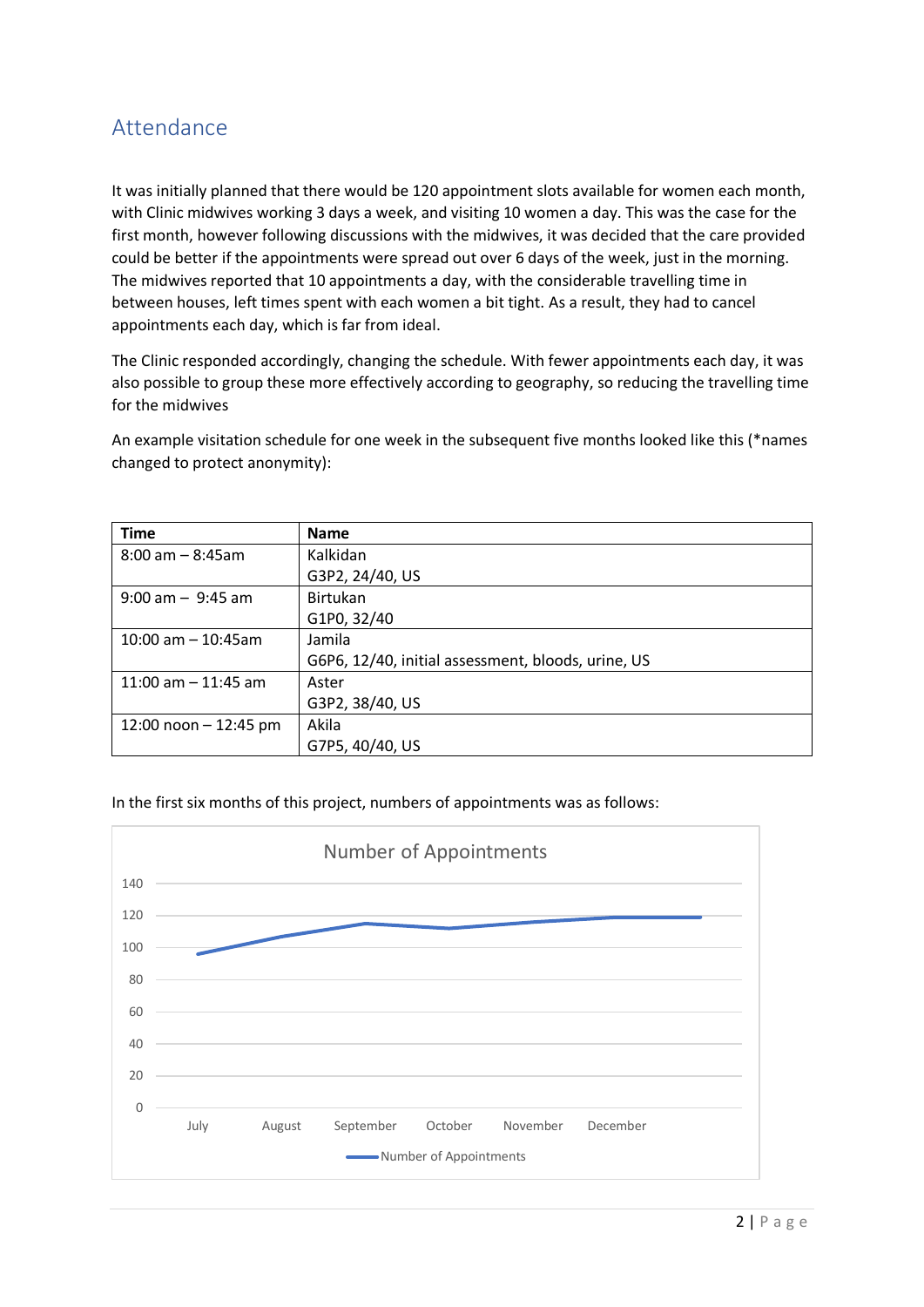The first month was expected to be less that the subsequent five months given the difficulties the midwives faced with the restricted windows of time, but we were delighted that the midwives were working almost at capacity between September 2020 and December 2020. Whilst the numbers of appointments attended by the midwives is accurate, this doesn't represent the number of women seen, as some women were seen four times over the initial six months. It was a central part of the aims of the project that women would be seen *regularly* throughout their pregnancy, and to this end, the Clinic midwives were delighted when so many women completed their full antenatal care schedule as part of the Midwives on the Move programme. The following chart demonstrates outcomes in terms of this aim:



As can be clearly seen, the overwhelming majority of women attended either 3 or 4+ antenatal appointments. There were only a handful of women who had only 1 appointment. This was for a variety of reasons, including the following:

- $\dots$  73% of women receiving only one appointment joined the programme late in their pregnancy (i.e. after 36 weeks pregnancy, it isn't unexpected that only one appointment is given for 38 weeks, and then the woman may go on to deliver before the next at 40 weeks)
- ❖ 14% of women receiving only one appointment were classified as high risk and unsuitable for midwife-led antenatal care, so advised to attend hospital instead
- $\dots$  7% of women receiving only one appointment did not wish to continue with the Midwives on the Move programme, instead opting to attend appointments at the Clinic
- $\cdot$  3% of women receiving only one appointment were admitted to the referral hospital's Maternity Waiting Area
- $\cdot \cdot$  1% of women receiving only one appointment relocated in the middle of the first six months, so their antenatal care took place elsewhere
- ❖ 1% of women receiving only one appointment miscarried before the second appointment
- ❖ 1% of women receiving only one appointment delivered extremely pre-term at 23 weeks, so only received the initial appointment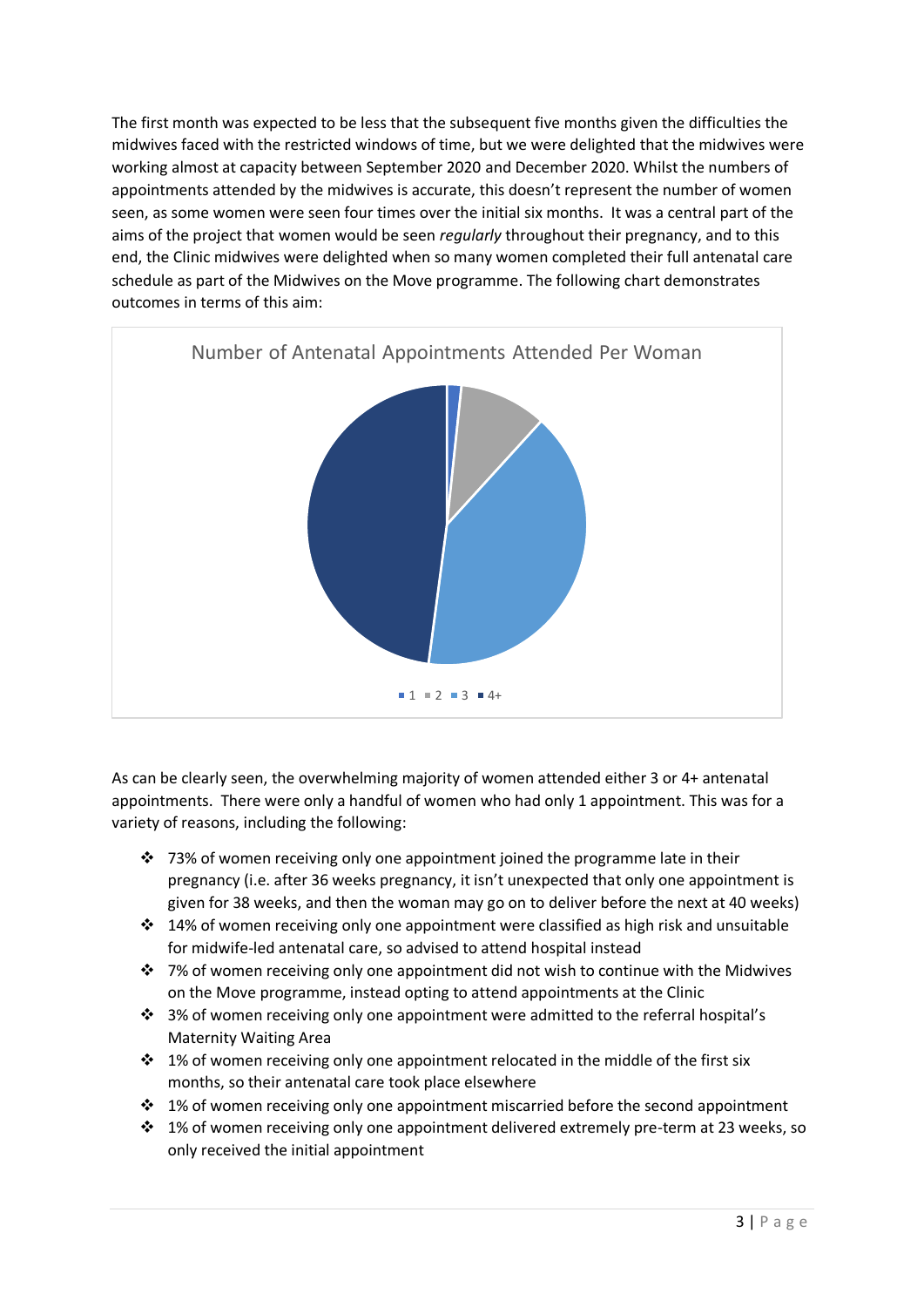### Monitoring and Evaluation

The Clinic was particularly pleased with the reports of high numbers of women receiving three or more appointments over the first six months of the project. This was considered an indication of the success of the programme.

A further highlight was the number of women who, after joining the programme exclusively for their antenatal care, and initially intending to deliver at the referral hospitals, chose instead to birth at the Clinic. This was a reflection of a better understanding of birth choices, reflecting the work of the midwives in empowering women to take charge of their bodies and their births, and ideal central to the work of the Clinic.

A more thorough monitoring and evaluation will take place at the end of the pilot year, as part of the consideration as to whether to incorporate the programme into the Clinic's portfolio.

#### Feedback

Feedback has been overwhelmingly positive from the women receiving antenatal appointments. The comments given most frequently were as follows:

- ❖ Easier and more convenient that arranging to visit a health facility
- ❖ Felt less like a clinical appointment, and far more family-centred
- ❖ Women were surprised at how much the wider family enjoyed each appointment
- ❖ Felt easier to discuss problems from the safety of their own home